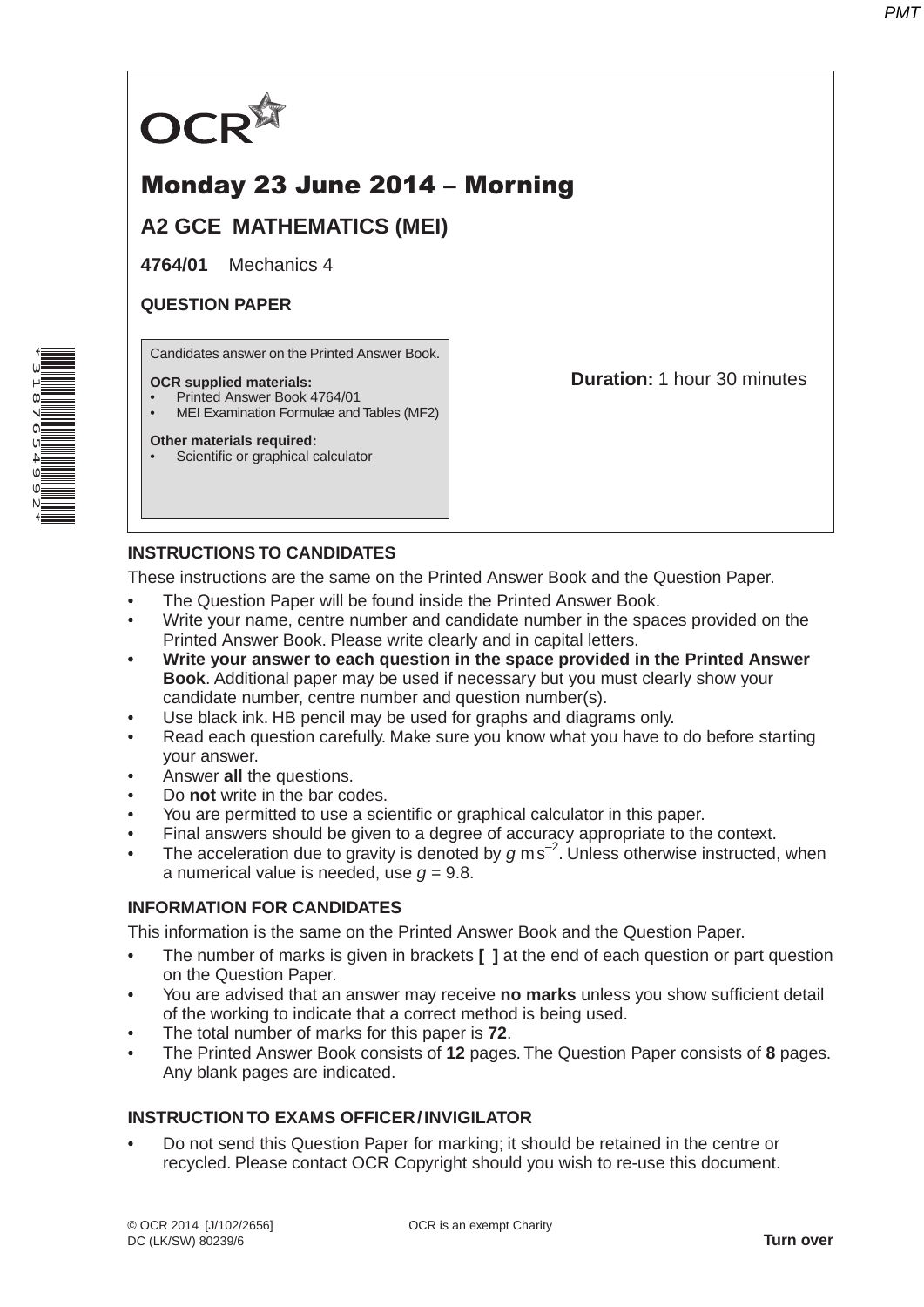### **Section A** (24 Marks)

- **1** A sports car of mass 1.2 tonnes is being tested on a horizontal, straight section of road. After *t* s, the car has travelled x m from the starting line and its velocity is  $v \text{m s}^{-1}$ . The engine produces a driving force of 4000 N and the total resistance to the motion of the car is given by  $\frac{40}{49}v^2N$ . The car crosses the starting line with speed  $10 \text{ m s}^{-1}$ .
- (i) Write down an equation of motion for the car and solve it to show that  $v^2 = 4900 4800 e^{-\frac{1}{735}x}$ . [7]
	- **(ii)** Hence find the work done against the resistance to motion over the first 100 m beyond the starting line.
		- **[5]**
- **2** On a building site, a pulley system is used for moving small amounts of material up to roof level. A light pulley, which can rotate freely, is attached with its axis horizontal to the top of some scaffolding. A light inextensible rope hangs over the pulley with a counterweight of mass  $m_1$  kg attached to one end. Attached to the other end of the rope is a bag of negligible mass into which  $m_2$  kg of roof tiles are placed, where  $m_2 < m_1$ . This situation is shown in Fig. 2.





Initially the system is held at rest with the rope taut, the counterweight at the top of the scaffolding and the bag of tiles on the ground. When the counterweight is released, the bag ascends towards the top of the scaffolding. At time *t* s the velocity of the counterweight is  $v \text{ m s}^{-1}$  downwards.

The counterweight is made from a bag of negligible mass filled with sand. At the moment the counterweight is released, this bag is accidentally ripped and after this time the sand drops out at a constant rate of  $\lambda$  kg s<sup>-1</sup>.

 **(i)** Find the equation of motion for the counterweight while it still contains sand, and hence show that

$$
v = gt + \frac{2gm_2}{\lambda} \ln \left( 1 - \frac{\lambda t}{m_1 + m_2} \right).
$$
 [8]

(ii) Given that the sand would run out after 10 seconds and that  $m_2 = \frac{4}{5}m_1$ , find the maximum velocity attained by the counterweight towards the ground. You may assume that the scaffolding is sufficiently high that the counterweight does not hit the ground before this velocity is reached. **[4]**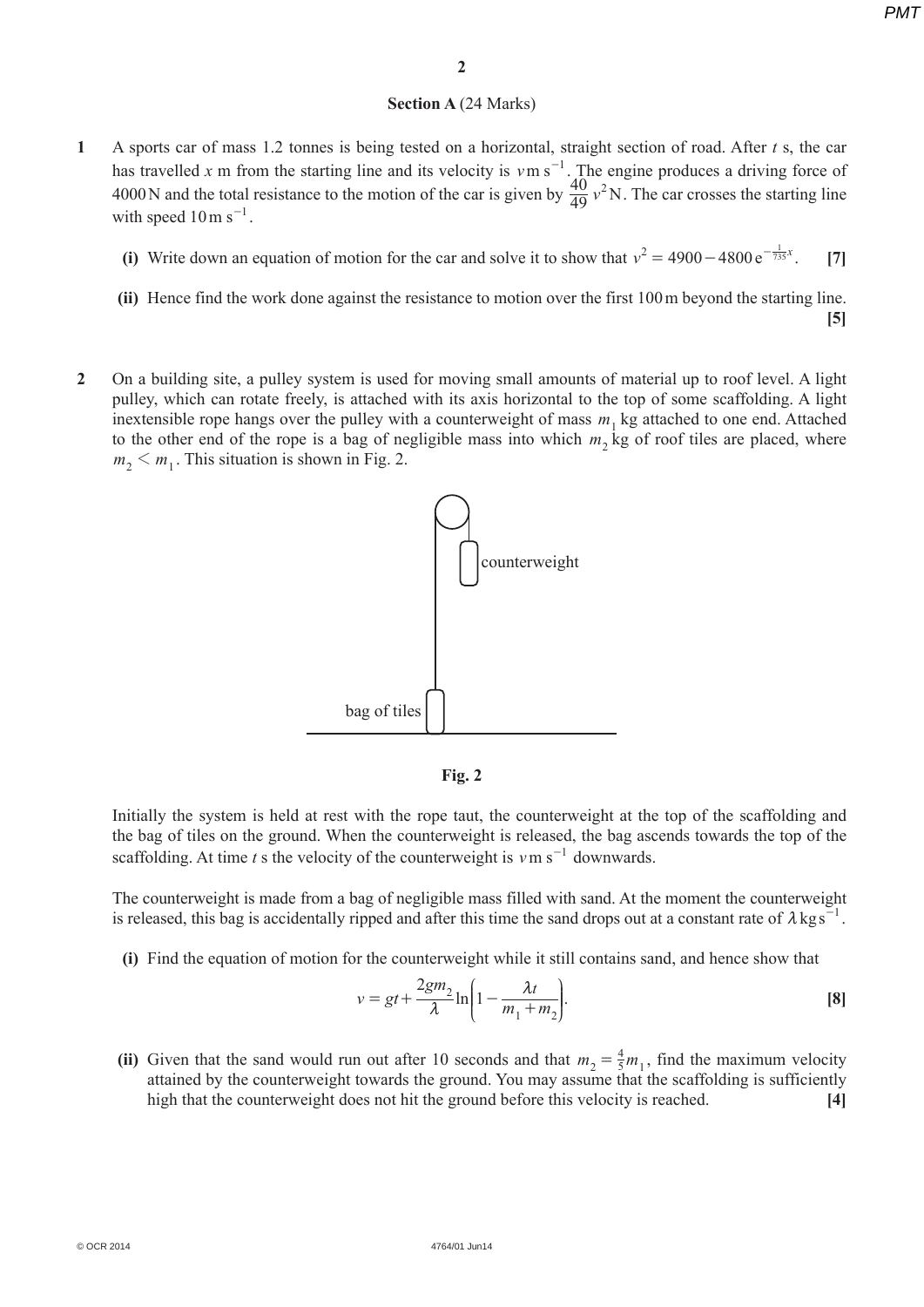#### **Section B** (48 Marks)

**3** A uniform rigid rod AB of mass *m* and length 2*a* is freely hinged to a horizontal floor at A. The end B is attached to a light elastic string of modulus *λ* and natural length 5*a*. The other end of the string is attached to a small, light, smooth ring C which can slide along a horizontal rail. The rail is a distance 7*a* above the floor and C is always vertically above B. The angle that AB makes with the floor is  $\theta$ . The system is shown in Fig. 3.



**Fig. 3**

 **(i)** Find the potential energy, *V*, of the system and hence show that

$$
\frac{dV}{d\theta} = a\cos\theta \bigg( mg - \frac{4\lambda}{5} (1 - \sin\theta) \bigg). \tag{6}
$$

(ii) Show that there is a position of equilibrium when  $\theta = \frac{1}{2}\pi$  and determine whether or not it is stable. **[6]**

There are two further positions of equilibrium when  $0 \le \theta \le \pi$ .

- **(iii)** Find the magnitude of the tension in the string and the vertical force of the hinge on the rod in these positions. **[3]**
- (iv) Show that  $\lambda > \frac{5mg}{4}$ . [4]
	- **(v)** Show that these positions of equilibrium are stable. **[4]**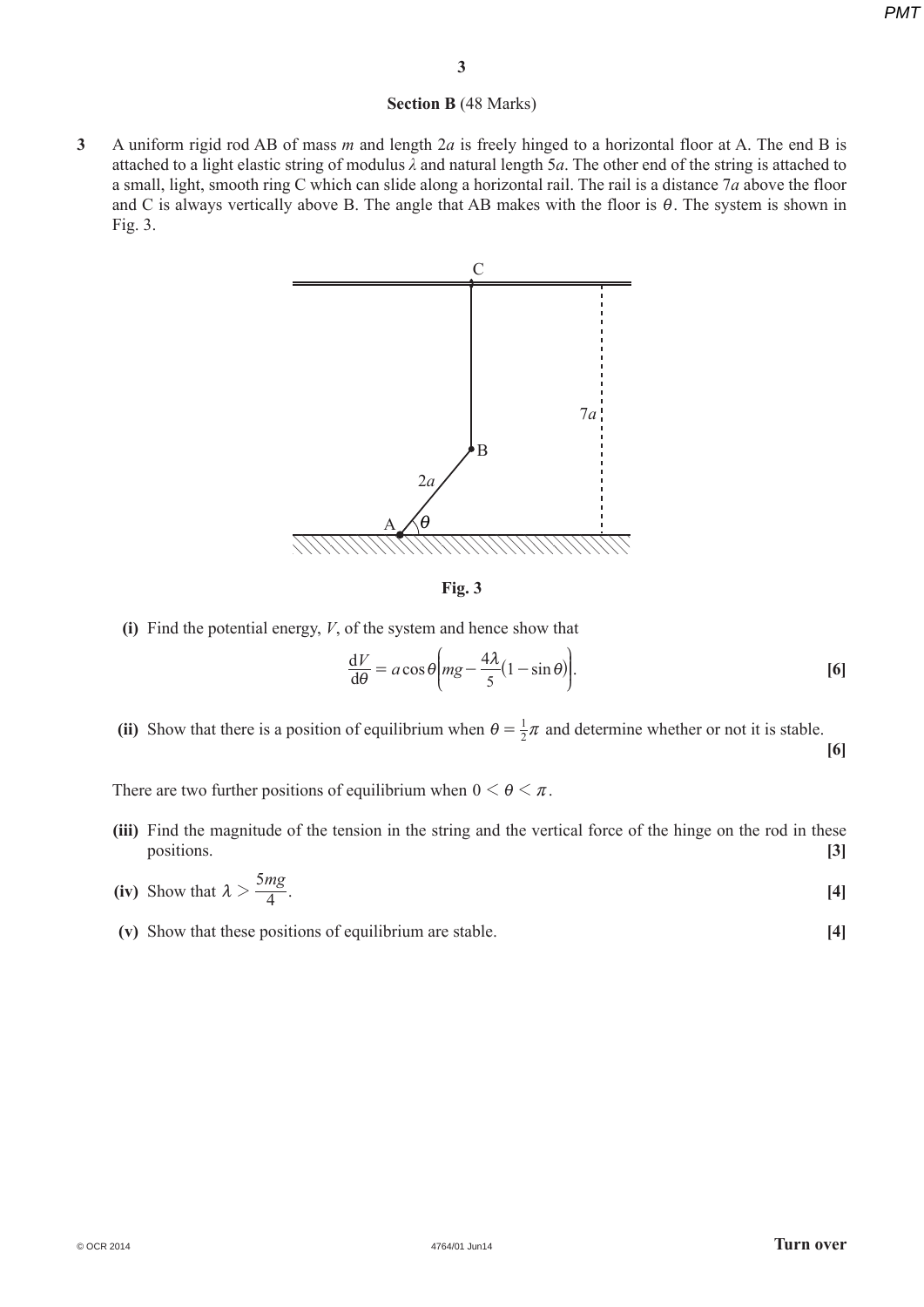*PMT*

**4 (a)** A pulley consists of a central cylinder of wood and an outer ring of steel. The density of the wood is  $700 \text{ kg m}^{-3}$  and the density of the steel is 7800 kg m<sup>-3</sup>. The pulley has a radius of 20 cm and is 10 cm thick (see Fig. 4.1).



**Fig. 4.1**

Find the radius that the central cylinder must have in order that the moment of inertia of the pulley about the axis of symmetry shown in Fig. 4.1 is  $1.5 \text{ kg m}^2$ . . **[6]**